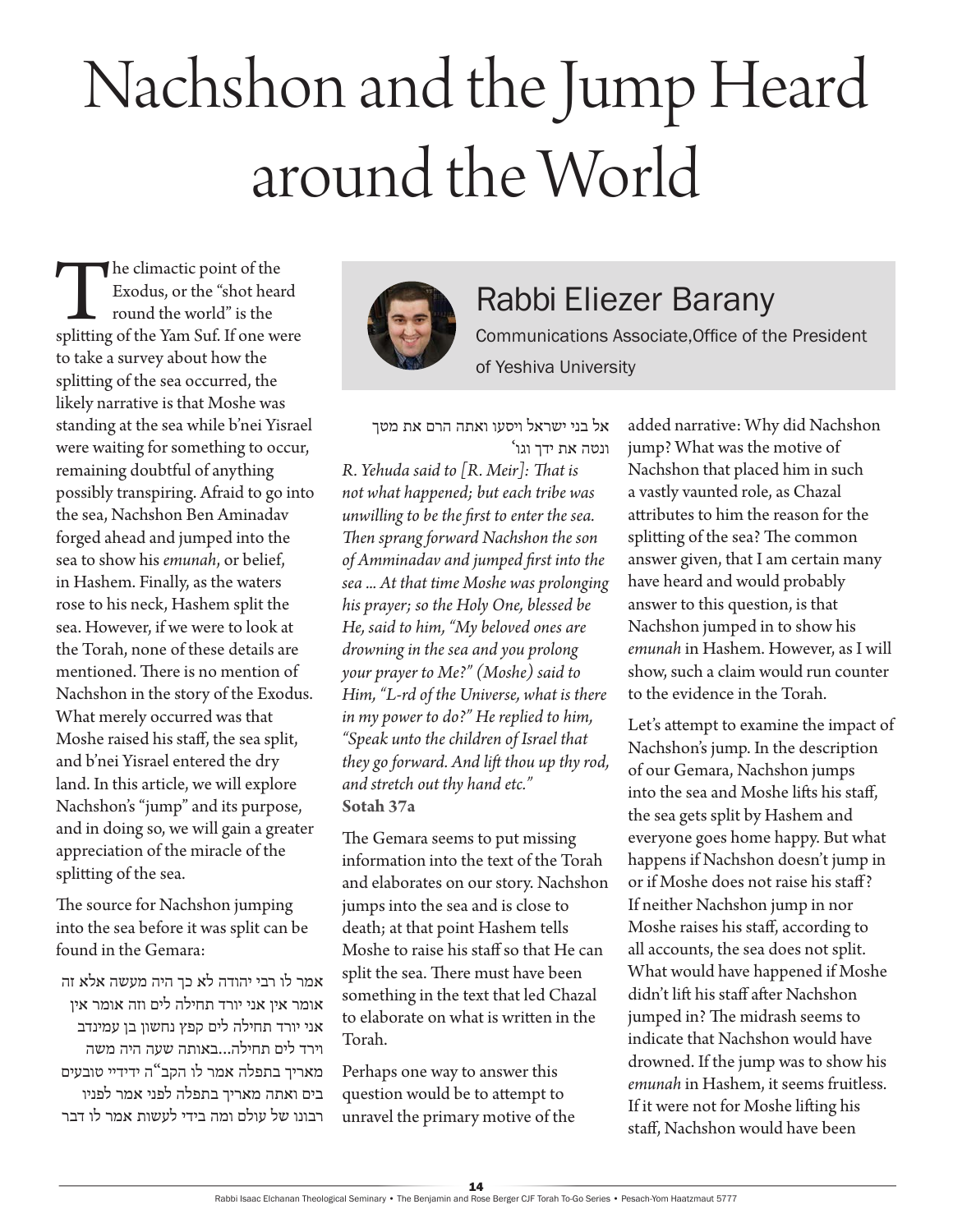unsuccessful. Additionally, if Moshe had lifted his staff and Nachshon did not hurdle into the sea, according to the Torah, everything would have gone off without a hitch. So what was Nachshon adding by jumping in?

Furthermore, with a close reading of the Torah, it seems that there was a causative relationship between Moshe lifting his staff and the splitting of the sea.

וְאַתַּה הַרֵם אֶת־מַטְּךָּ וּנְטֶה אֶת־יַדְךָּ עַל־הַיַּם וּבְקָעֵהוּ וְיָבֹאוּ בְנֵי־יִשְׂרָאֵל בְּתוֹךְ הַיָּם בַּיַּבָּשָׁה: *And you lift up your staff and hold out your arm over the sea and split it, so that the Israelites may march into the sea on dry ground.*

**Shemot 14:16**

The Torah is directing our attention to the singular cause of Hashem splitting the sea by explaining that it must be immediately preceded by Moshe raising his staff. The *Ohr Hachaim* likewise points out this fundamental point:

ויש לדעת אימתי היתה נטית ידו של משה אם בתחלת הלילה אם בסופו, והנה משטח הכתוב מוכח כי קודם הבוקר היתה, וקשה דאם כן אין היכר לקריעת ים סוף שהיתה על ידי משה...

*And we need to know when was the raising of the hand of Moshe, if it was at the beginning of the night or if it was at the end of the night. And it seems from the plain reading of the text that it occurred before the morning, and it is difficult, because if that is the case, there is no recognition for the splitting of the sea that it was done through the hands of Moshe...*

As the *Ohr HaChaim* points out, and accepts as fundamental to understanding the narrative, there must be a connection between Moshe lifting his staff and the splitting of the sea.

If Nachshon's jump was not the immediate cause of the splitting of the sea (Moshe's lifting his staff was), and it wasn't to show his *emunah* in Hashem (it would have been futile had Moshe not lifted his staff), what was its purpose? A comment of Ramban helps connect these sources and provides us an answer.

If Moshe had lifted his staff and Nachshon did not hurdle into the sea, according to the Torah, everything would have gone off without a hitch. So what was Nachshon adding by jumping in?

The Ramban, in his commentary on our verses, writes:

וייראו מאד ויצעקו בני ישראל אל ה', ויאמרו אל משה המבלי אין קברים במצרים...כי היו העם מאמינים בה' ומתפללים אליו להצילם, אבל במשה נכנס ספק בלבם פן יוציאם למשול עליהם. ואע"ף שראו האותות והמופתים חשבו שעשה אותם בדרך חכמה או שהשם הביא עליהם המכות ברשעת הגויים, כי אלו חפץ השם ביציאתם לא היה פרעה רודף אחריהם. *"They were very frightened, and the children of Israel cried out to the L-rd. They said to Moses, Is it because there are no graves in Egypt?" (Exodus 10,11) For the nation believed in Hashem and were praying to Him to save them, but in Moshe a doubt entered their hearts, perhaps he took them out to rule over them. And even though they saw the signs and wonders, they thought that* 

*he (Moshe) did them through wisdom or that Hashem was bringing plagues due to the wickedness of the nations, for if Hashem desired that they would be leaving (Egypt), Pharoah would not be chasing after them.*

**Ramban on Exodus 14:10**

The Ramban shows us that really there was no doubt in the minds of the people that Hashem controlled the universe. This is a group of people that had just witnessed the ten plagues. The Torah repeatedly stated the purpose למען תדע כי אני was plagues these of 'ה—in order that you know that I am Hashem. How did He accomplish this task? Hashem showed the people that there weren't many different powers that controlled different aspects of the universe, rather, He controlled everything, from the ground, to the skies, to the people—everything. As such, b'nei Yisrael had just witnessed the power of G-d, so they had no doubt. However, they did have a doubt; it was in Moshe.

In fact, if we look to the two verses the Ramban quoted, it is clear that the anger of b'nei Yisrael was directed toward Moshe and the fear was directed towards Hashem. They prayed to Hashem out of fear, as it  $\,$ ויצעקו בני ישראל אל ה' says and the children of Israel cried out to the L-rd." Then, in a separate verse (since the one to whom they were speaking had changed), they turned to Moshe and blamed "him" for their seemingly impending death, as the verse states, "They said to Moses, is it because there are no graves in Egypt?"

They felt that perhaps Moshe was in the right place at the right time. Perhaps due to the evil nature of the Egyptians, Hashem brought plagues, or perhaps due to the merit of their forefathers Hashem brought these